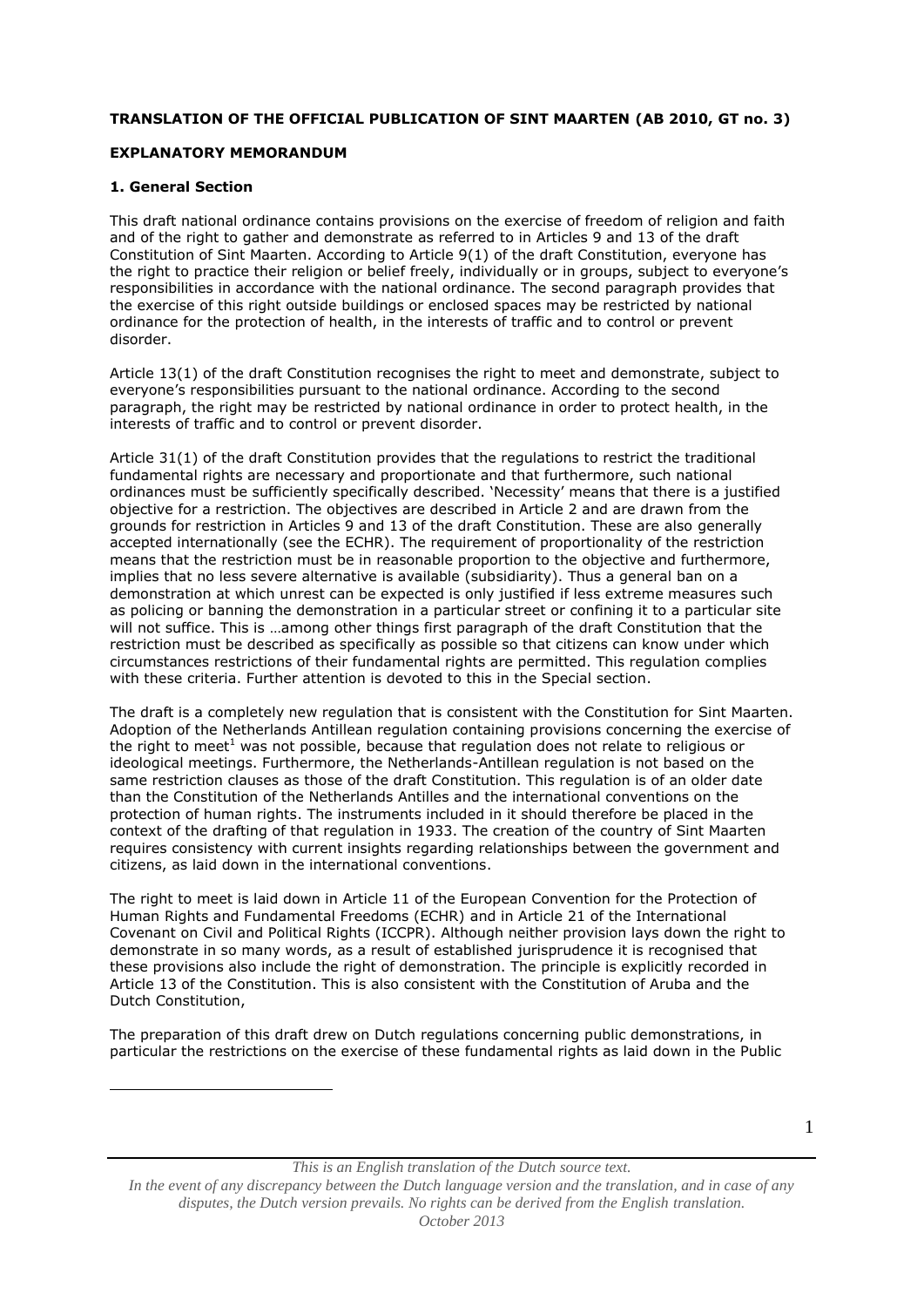Manifestations Act (hereinafter referred to as 'WOM').<sup>2</sup> It also drew on the Model Regulation for a General Local Regulation of the Association of Netherlands Municipal Authorities.

An important feature of the draft is the difference between manifestations in public locations and in non-public locations. An order to discontinue manifestations in non-public places may only be issued in highly specific circumstances. The rationale for the distinction made in regimes is that with manifestations in public places, the interests of the protection of health, traffic and the control or prevention of disorder usually carry considerably more weight than manifestations at other locations.

The regulation assumes that the exercise of the fundamental freedoms to gather and demonstrate may only be restricted under certain circumstances. The key issue here is that these fundamental rights are instrumental for the exercise of another fundamental freedom, namely freedom of expression. It is not up to the government to impose restrictions on its citizens regarding the opinions that are expressed. The international conventions underlying these rights do recognise that there are times when the government must be able to take action, in the general interest, against expressions of opinion (content) or the way in which these opinions are expressed (demonstration). One should not lose sight of the fact here that the Criminal Code criminalises conduct with the aim of preventing the expression of discriminatory and inflammatory opinions.

On the basis of the freedom of manifestation, it is appropriate to limit the involvement of the government to an assessment in advance based on notification of the intention to organise a demonstration, meeting or gathering. The government, in the form of the Minister of Justice, shall assess the notice on the basis of the interests that justify the restriction of the practice of the fundamental rights concerned.

On the basis of the information that the minister receives in the notice, appropriate measures can be taken to prevent disorder and the like. This could include organising the required …

Costs may be associated with the practice of public manifestations in the form of policing. However, no increase in the number of scale of public manifestations is to be expected on the basis of the new regulation. The costs will be absorbed within the budget of the Ministry of Justice.

## **2. Special section**

<u>.</u>

The draft is divided into four paragraphs. The first paragraph contains general provisions. The second contains provisions concerning public spaces and the third provisions concerning locations other than public spaces. The final paragraph contains the penal provision.

Definitions are given in Article 1. The designation of the Minister of Justice as the responsible minister in included in section a. Assigning responsibility to the Minister of Justice speaks for itself, since the protection of public order and peace form part of this minister's portfolio.

Section b gives a definition of a public space. This is one of the key provisions of the regulation. Without a description of what constitutes a public space, it is not clear to either the government or the citizens when the powers afforded in the regulation can be exercised. Furthermore, Article 31(1) of the draft Constitution provides that a regulation to restrict a traditional fundamental right must be necessary and proportionate and that the national ordinance must also be sufficiently specific. The definition of the public space is sufficiently specific to be used as a basis for the restriction of the right to gather, meet or demonstrate. The definition also contains further detail. Locations as referred to in Article 9(2) of the draft Constitution are not included in the definition of public spaces, although they are accessible to the public. As for other non-public spaces, a separate regulation applies for these buildings and locations, laid down in paragraph 3.

*This is an English translation of the Dutch source text.*

*In the event of any discrepancy between the Dutch language version and the translation, and in case of any disputes, the Dutch version prevails. No rights can be derived from the English translation. October 2013*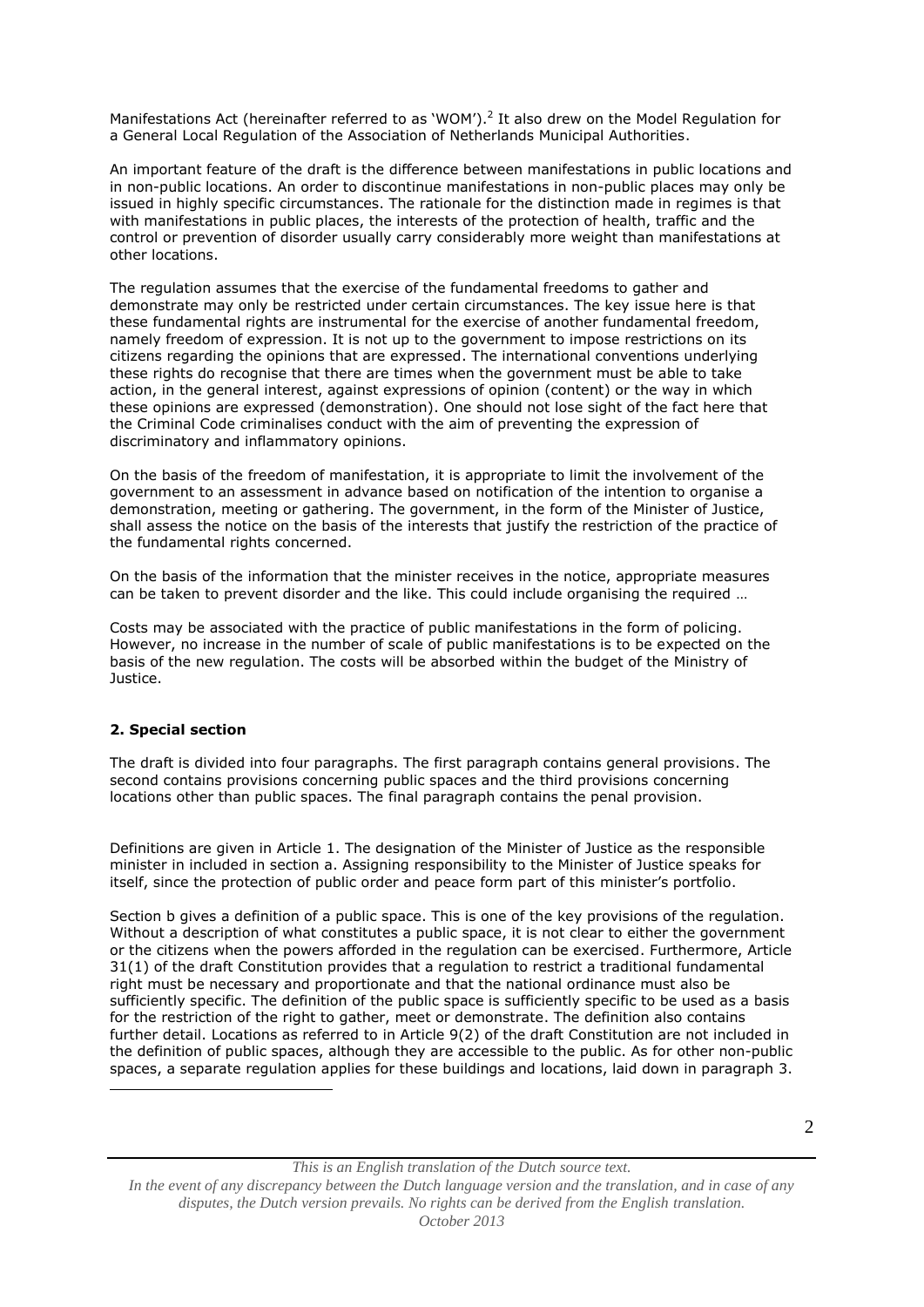After all, situations may arise in which a limitation of the exercise of these rights at places other than public spaces is necessary. The grounds for a limitation are laid down in Article 9(1) and ...

Article 2 clearly describes the interest for which a restriction of the fundamental rights is permitted. The interests for a restriction of these traditional fundamental rights are drawn from both Article 9 and Article 13 of the draft Constitution. The description of the interests is once again consistent with the requirement laid down in Article 31(1) of the draft Constitution that the restriction of a traditional fundamental right must be described as specifically as possible.

Article 3, read in conjunction with Article 8(a) and Article 12(1)(a) of the draft contains the system for the limitation of fundamental rights. After all, the threat of a penalty is made for holding or participating in gathering or demonstration for which no notice has been submitted. However, the limitation is kept as minimal as possible. In contrast to the regulation that applied for the Netherlands Antilles, there is no question of a licensing requirement for holding a gathering or demonstration. In order to give shape to the restrictions included in the Constitution, it is necessary for the government to be given an instrument with which to take measures to protect public order. This instrument is the notification, referred to in the first paragraph. The third paragraph contains the possibility that notice can also be given orally. A breach of the national ordinance will then be corrected.

Article 4 contains provisions that facilitate the supervision of a gathering or meeting by the minister. The second paragraph once again underlines the fact that the content of the opinions expressed may not be assessed in advance. If expressions are made during the gathering or meeting that could be penalised under criminal law, a separate process can be followed on the basis of criminal law.

Article 5 provides that the minister assesses a notice or that measures should be taken regarding the prevention of a gathering or meeting. The minister will base this assessment on the frameworks provided in Article 3. The second paragraph provides the basis for any ban. Here, too,.

the proportionality of the restriction of traditional fundamental rights as referred to in Article 31(1) of the draft Constitution. It is justifiable to restrict or ban a demonstration if this could prevent a breach of the peace and no less extreme solution is available to prevent this.

Article 6(1) once again underscores the fact that a ban, restriction or regulation does not relate to the content of the opinions expressed. Such an assessment would contravene the Constitution.

Article 7 contains powers for the minister to issue instructions to the participants during a gathering or meeting. These may include a diversion of the route for considerations of public order or traffic.

Article 8 assigns more extensive powers to the minister. On the basis of this Article, the minister is authorised to order that a gathering or meeting be discontinued. Generally, this power will be exercised only in exceptional cases. The reference to the interests mentioned in the second paragraph emphasises this restraint.

Similar powers are assigned to the minister in Article 9(3) with regard to a meeting or demonstration open to the public at locations other than public spaces. Which locations can be designated as 'other than public spaces' shall be assessed on a case-by-case basis. If the responsibilities of citizens themselves are not complied with and danger arises, or threatens to arise, to health at a location other than a public space, or for the prevention or control of disorder, the minister is then authorised to act and to order the meeting or demonstration to end. Gatherings at locations other than public spaces cannot be restricted on these grounds (Article 9(2)) of the draft Constitution.

Article 10 is drawn from Article …of the WOM and contains a special provision.

*This is an English translation of the Dutch source text. In the event of any discrepancy between the Dutch language version and the translation, and in case of any disputes, the Dutch version prevails. No rights can be derived from the English translation. October 2013*